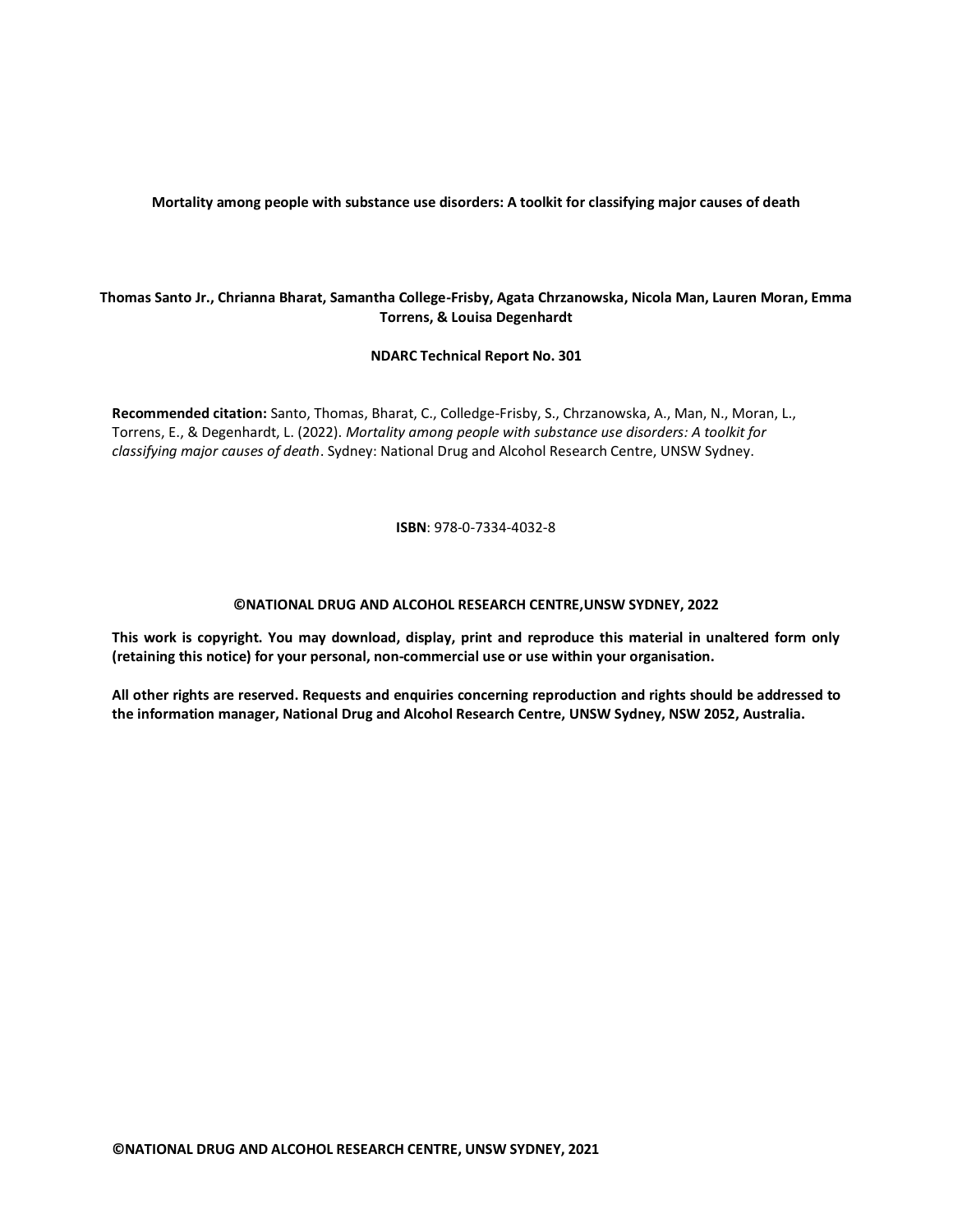### **Overview**

- Some people with substance use disorders, particularly people who inject drugs and people with cocaine<sup>1</sup>, amphetamine<sup>2</sup>, or opioid dependence<sup>3</sup>, are at elevated risk of mortality. These elevated risks tend to be concentrated across a few key domains. Some of those are related to the manner in which drugs are taken (e.g. contraction of blood borne viral infections such as HIV through sharing of injection equipment); others may be related to the effects of drug and alcohol use (e.g. liver disease) and others still as relatively direct consequences of acute drug intoxication (e.g. accidental drug overdose).
- Classifying deaths into appropriate categories is not a straightforward task. Multiple iterations of the World Health Organization's (WHO) International Classification of Diseases exist, each of which defines deaths slightly differently. Some codes are not readily interpretable as belonging to a distinct grouping. Hundreds of codes exist, so the volume of categories may present challenges.
- This bulletin provides an overview of some key references that provide guidance on classifyingmajor causes of death that occur among people who use illicit drugs. It is intended to make categorization of deaths among illicit drug users an easier process, and perhaps one that is undertaken more consistently across studies.
- It provides groupings for both the International Classification of Diseases Version 9 (ICD-9) and Version 10 (ICD-10). The comparable codes in each are listed alongside each other. There may be differences in the deaths captured due to the version change, and this should be noted when analysing data across time.
- The source of each of these groupings is provided alongside each for ease of reference.
- Feedback on these groupings or suggestions for further groupings are welcomed.
- This is an update of a technical report from 2009<sup>4</sup>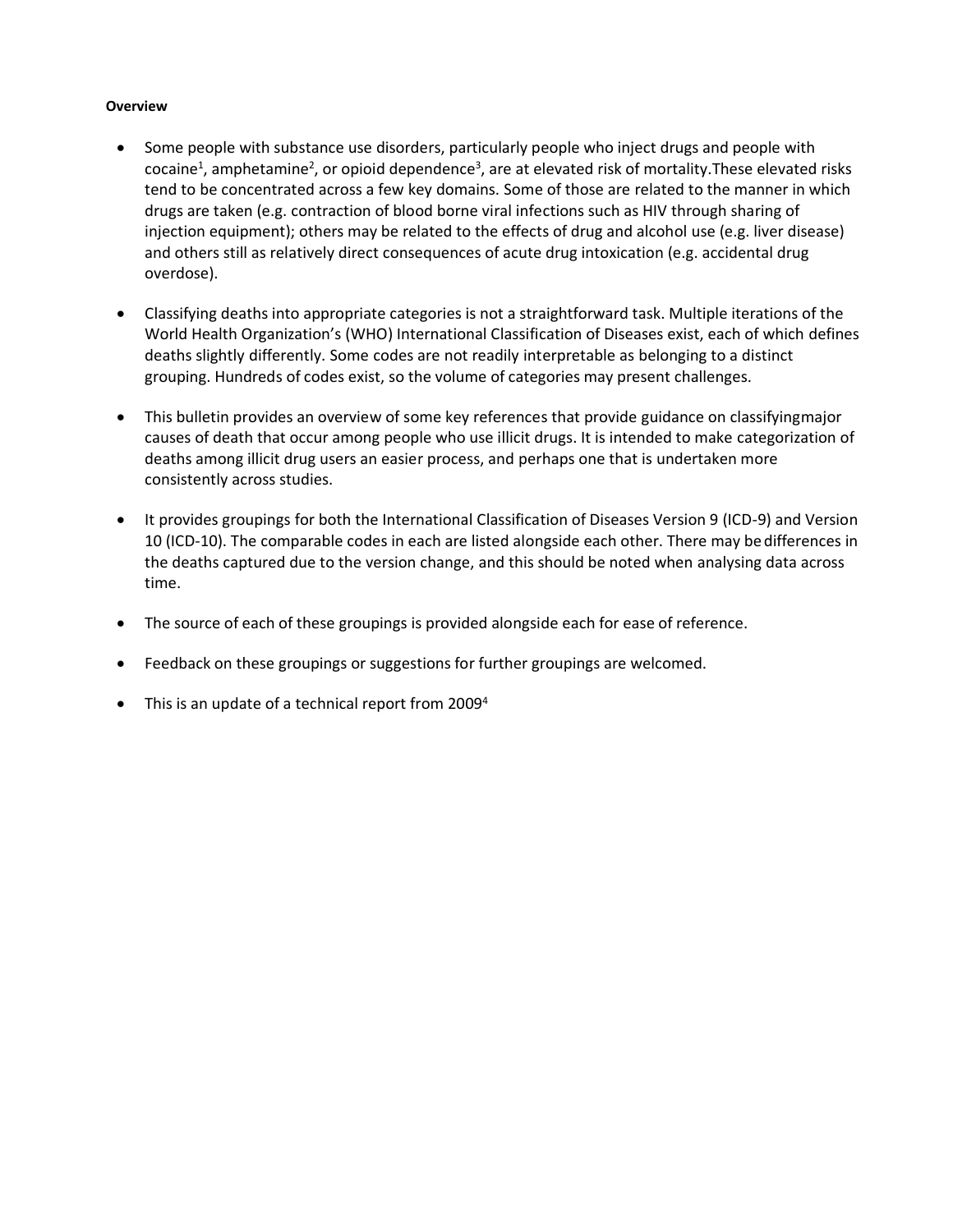# **Table 1: Definitions for major causes of death**

| <b>Cause of death category</b>                                                                                                                                                                                                                                                                                                                                                         | $ICD-9$                                                                                      | <b>ICD-10</b>                                                                                                                                                                                                                                                                                                                                                                                                                                                                                                                                                             | <b>Sources</b>                                                                                                                                                                                                                                                                                                                     |
|----------------------------------------------------------------------------------------------------------------------------------------------------------------------------------------------------------------------------------------------------------------------------------------------------------------------------------------------------------------------------------------|----------------------------------------------------------------------------------------------|---------------------------------------------------------------------------------------------------------------------------------------------------------------------------------------------------------------------------------------------------------------------------------------------------------------------------------------------------------------------------------------------------------------------------------------------------------------------------------------------------------------------------------------------------------------------------|------------------------------------------------------------------------------------------------------------------------------------------------------------------------------------------------------------------------------------------------------------------------------------------------------------------------------------|
| All injury and poisoning<br>(excl. alcohol-related)                                                                                                                                                                                                                                                                                                                                    | 304, 305.2-305.9,<br>E800-E869, E880-<br>E929, E950-E999                                     | F11-F16, F19, F55, V00-X99, Y00-<br>Y39, Y85-Y87, Y89                                                                                                                                                                                                                                                                                                                                                                                                                                                                                                                     | CHO injury and poisoning indicator (Link)<br>NB: F codes added to ICD-10 to include drug related deaths in<br>circumstances of dependence (likewise 300 codes for ICD-9) and<br>to encapsulate all deaths in subcategories below<br>Does not include accidental or intentional poisoning by exposure<br>to alcohol (X45, X65, Y15) |
| <b>Drug-induced deaths</b><br>Two definitions are<br>provided. The first is a<br>narrower definition and<br>captures codes<br>specifically related to<br>drug use disorders and<br>poisonings.                                                                                                                                                                                         | 304, 305.2-305.9,<br>E850-E858, E950.0-<br>E950.5, E962.0,<br>E980.0-E980.5                  | F11- F16, F19, F55, X40- X44, X60-<br>X64, X85, Y10-Y14                                                                                                                                                                                                                                                                                                                                                                                                                                                                                                                   | Santo, T., Clark, B., Hickman, M., Grebely, J., Campbell, G., Sordo, L.,  &<br>Degenhardt, L. (2021). Association of opioid agonist treatment with all-<br>cause mortality and specific causes of death among people with opioid<br>dependence: a systematic review and meta-analysis. JAMA psychiatry <sup>5</sup>                |
| The second definition <sup>1</sup> ,<br>is broader and captures<br>drug-related diseases in<br>addition to drug use<br>disorders and<br>poisonings. Note, there<br>are several ICD-10 codes<br>in this definition for<br>which there is no<br>corresponding ICD-9<br>code due to lack of<br>mention of drug-<br>induced. These include<br>D, E, F18, G, I, J, L, and<br>M <sup>2</sup> | 292, 304, 305.2-<br>305.9, 790.99,<br>E850-E858, E950.0-<br>E950.5, E962.0,<br>E980.0-E980.5 | Underlying cause of death:<br>F11.0-F11.5, F11.7-F11.9,<br>F12.0-F12.5, F12.7-F12.9,<br>F13.0-F13.5, F13.7-F13.9,<br>F14.0-F14.5, F14.7-F14.9,<br>F15.0-F15.5, F15.7-F15.9,<br>F16.0-F16.5, F16.7-F16.9,<br>F18.0-F18.5, F18.7-F18.9,<br>F19.0-F19.5, F19.7-F19.9,<br>D52.1, D59.0, D59.2, D61.1, D64.2,<br>E06.4, E16.0, E23.1, E24.2, E27.3,<br>E66.1, G21.1, G24.0, G25.1, G25.4,<br>G25.6, G44.4, G62.0, G72.0,<br>195.2,<br>J70.2-J70.4,<br>L10.5, L27.0, L27.1,<br>M10.2, M32.0, M80.4, M81.4,<br>M83.5, M87.1,<br>R78.1-R78.5,<br>X40-X44, X60-X64, X85<br>Y10-Y14 | Chrzanowska, A., Man, N., Sutherland, R., Degenhardt, L. & Peacock, A.<br>(2021). Methods for "Trends in drug-induced deaths in Australia, 1997-<br>2019". Drug Trends Bulletin Series. Sydney: National Drug and Alcohol<br>Research Centre, UNSW Sydney. <sup>6</sup><br>3303.0 - Causes of Death, Australia, 2016 (Link)        |
| <b>Suicide</b>                                                                                                                                                                                                                                                                                                                                                                         | E950-E959                                                                                    | X60-X84, Y87.0                                                                                                                                                                                                                                                                                                                                                                                                                                                                                                                                                            | CHO suicide indicator (Link)                                                                                                                                                                                                                                                                                                       |
| Non-poisoning suicides                                                                                                                                                                                                                                                                                                                                                                 | E950.6-E959                                                                                  | X66-X85, Y87.0                                                                                                                                                                                                                                                                                                                                                                                                                                                                                                                                                            |                                                                                                                                                                                                                                                                                                                                    |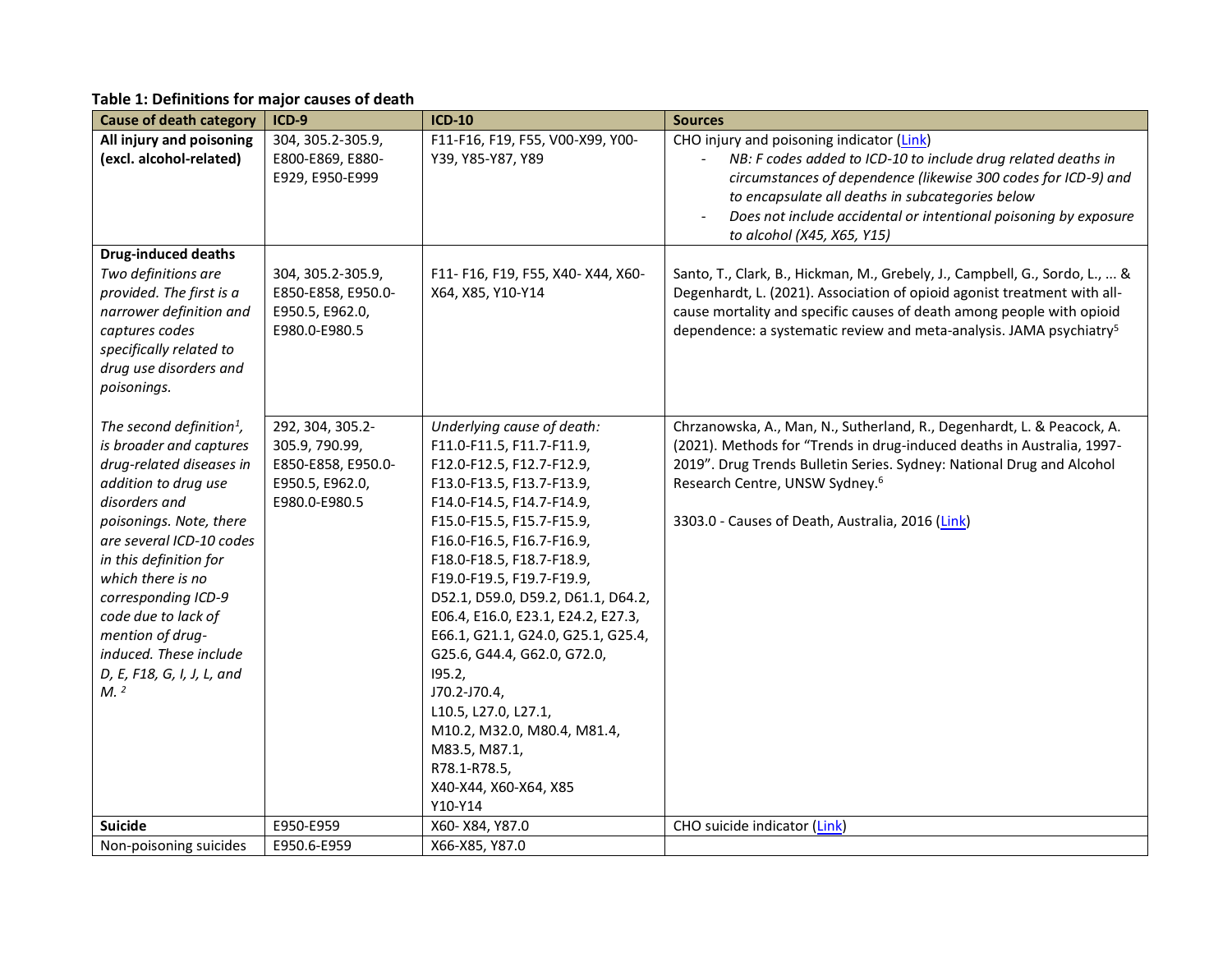| <b>Cause of death category</b> | $ICD-9$                    | $ICD-10$                                | <b>Sources</b>                                                                |
|--------------------------------|----------------------------|-----------------------------------------|-------------------------------------------------------------------------------|
| Violence                       | E960-E969                  | X85-Y09, Y87.1                          | CHO violence indicator (Link)                                                 |
| Motor vehicle and              | E810-E825, E929.0          | V01-V99                                 | CHO motor vehicle crash injury indicator (Link) and CHO unintentional         |
| transport accidents            |                            |                                         | injuries indicators (Link)                                                    |
|                                |                            |                                         | NB: modified to only the ICD-10 chapter 'Transport Accidents'                 |
|                                |                            |                                         | including all codes in this chapter                                           |
| Falls/fires/burns/drow         | E880-E886, E888;           | W00-W19, W65-W74, X00-X09               | CHO unintentional injuries indicators (Link)                                  |
| nings                          | E890-E899; E910            |                                         |                                                                               |
| All liver-related              | 070, 155, 570, 571,        | B15-B19, B94.2, C22, I85.0, K70-        | Amin J, Law M, Bartlett M, Kaldor J, Dore G. Causes of death after            |
|                                | 572-573                    | K77, O98.4, P35.3                       | diagnosis of hepatitis B or hepatitis C infection: a large community-based    |
|                                |                            |                                         | linkage study. Lancet 2006; 368: 938-45.                                      |
|                                |                            |                                         | Added obstetric and neonatal hepatitis codes from CHO viral<br>$\blacksquare$ |
|                                |                            |                                         | hepatitis indicator: NB: I85.0 (Oesophageal varices with                      |
|                                |                            |                                         | bleeding) added                                                               |
| Viral hepatitis                | 070                        | B15-B19, B94.2, I85.0, O98.4, P35.3     | CHO potentially avoidable mortality table                                     |
|                                |                            |                                         | (Link)                                                                        |
|                                |                            |                                         | NB: I85.0 (Oesophageal varices with bleeding) added                           |
| All alcohol-related            | 291, 303.0, 303.9,         | E24.4, F10, G31.2, G62.1, G72.1,        | Causes of Death, Australia methodology, 2020 (Link);                          |
|                                | 305.0, 357.5, 425.5,       | 142.6, K29.2, K85.2, K86.2, K70,        | ICD9 translation assisted by Chikritzhs et al 2002 'Alcohol-                  |
|                                | 535.3, 571.0-571.3,        | K86.0, R78.0, X45, X65, Y15             | related codes: Mapping ICD-9 to ICD-10' Technical Report from                 |
|                                | E860.0-E860.2 <sup>2</sup> |                                         | NDRI and Dept of Health, Western Australia (Link)                             |
| <b>Cancer</b>                  | 140-208, 238.4,            | C00-C97, D45-D46, 47.1, D47.3-          | CHO indicator for cancer (Link)                                               |
|                                | 238.7, 273.1               | D47.5                                   |                                                                               |
| Cardiovascular disease         | 390-459                    | I00-I99, G45, G46                       | CHO cardiovascular disease indicator (Link)                                   |
| <b>Chronic lower</b>           | 490, 491, 492, 493,        | J40-J46                                 | CHO chronic respiratory disease indicator (Link)                              |
| respiratory disease            | 496                        |                                         |                                                                               |
| <b>Digestive disorders</b>     | 531-534, 540-543,          | K25-K28, K35-K38, K40-K46, K80-         | CHO potentially avoidable mortality table (Link)                              |
|                                | 550-553, 574-577           | K83, K85-K86, K91.5                     |                                                                               |
| <b>HIV-related</b>             | 042-044, 279.10            | B20-B24                                 | ABS definition in 3303.0 - Causes of Death, Australia, 2006, explanatory      |
|                                |                            |                                         | notes point 42 (Link)                                                         |
| Influenza and                  | 480-488                    | $JO9-J18$                               | CHO indicator (Link)                                                          |
| pneumonia                      |                            |                                         |                                                                               |
| Injecting-related              | 038, 040.0, 040.8,         | A48.0, G06.0, G06.1, G06.2, L02.X,      | Colledge-Frisby, S., Jones, N., Larney, S., Peacock, A., Lewer, D., Brothers, |
| diseases                       | 041.0, 041.1, 041.8,       | L03.X, L08.8, L08.9, L97, L98.4,        | T. D., Hickman, M., Farrell, M., & Degenhardt, L. (in press). The impact of   |
|                                | 041.9, 112.5, 112.81,      | L98.8, L98.9, M72.6, R02, B37.6,        | opioid agonist treatment on hospitalisations or injecting-related diseases    |
|                                | 324.X, 394.0, 394.2,       | 133.0, 133.9, 134.0, 134.2, 134.8,      | among an opioid dependent population: A retrospective data linkage            |
|                                | 394.9, 395, 396.8,         | 134.9, 135.X, 136.X, 137.X, 138, 139.X, | study. Drug Alcohol Depend. <sup>7</sup>                                      |
|                                | 397.0, 421.X, 424.X,       | T82.6, A40.X, A41.X, A49.1, A49.8,      |                                                                               |
|                                | 451, 453.2, 453.3,         | A49.9, B37.7, R57.2, R65.1, R65.9,      |                                                                               |
|                                | 453.8, 453.9, 459.1,       |                                         |                                                                               |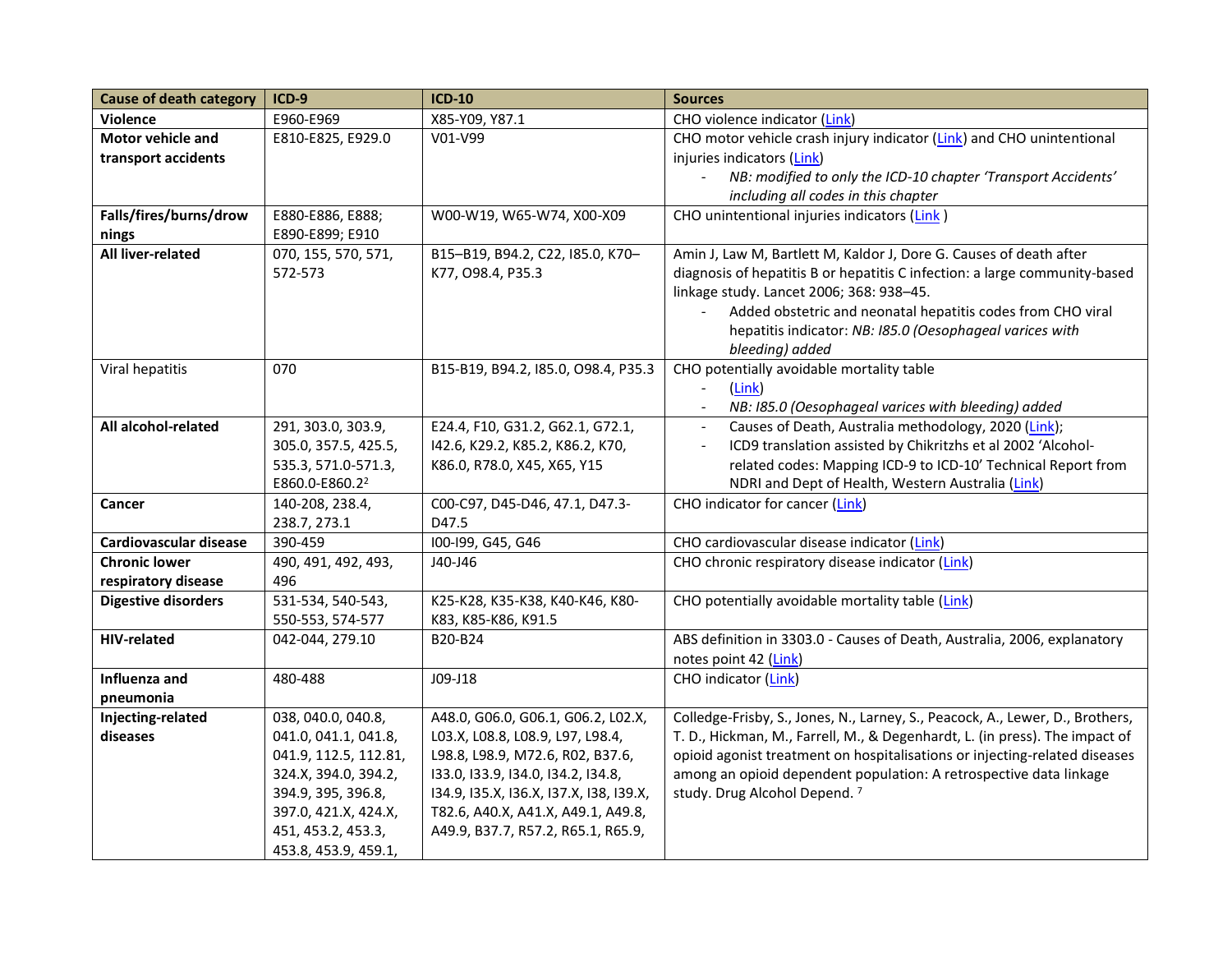| <b>Cause of death category</b> | $ICD-9$                | <b>ICD-10</b>                           | <b>Sources</b>                                                                |
|--------------------------------|------------------------|-----------------------------------------|-------------------------------------------------------------------------------|
|                                | 459.81, 459.89, 459.9, | M00.X, M86.X, M89.9, M46.2,             |                                                                               |
|                                | 680.X, 681.X, 682.X,   | M46.3, M46.4, I80, I82.2, I82.3,        |                                                                               |
|                                | 686.8, 707.1, 707.8,   | 182.8, 182.9, 187.0, 187.2, 187.8,      |                                                                               |
|                                | 707.9, 709.8, 709.9,   | 187.9, A48.8, A49.0, I26.9              |                                                                               |
|                                | 711.0, 711.4, 711.9,   |                                         |                                                                               |
|                                | 722.9, 728.86, 730.0,  |                                         |                                                                               |
|                                | 730.1, 730.2, 730.8,   |                                         |                                                                               |
|                                | 730.9, 746.00, 785.4,  |                                         |                                                                               |
|                                | 785.52, 995.9, 995.90, |                                         |                                                                               |
|                                | 995.91, 996.61         |                                         |                                                                               |
| Skin and soft tissue           | 040.0, 324.X, 680.X,   | A48.0, G06.0, G06.1, G06.2, L02.X,      | Colledge-Frisby, S., Jones, N., Larney, S., Peacock, A., Lewer, D., Brothers, |
| infections                     | 681.X, 682.X, 686.8,   | L03.X, L08.8, L08.9, L97, L98.4,        | T. D., Hickman, M., Farrell, M., & Degenhardt, L. (in press). The impact of   |
|                                | 686.9, 707.1, 707.8,   | L98.8, L98.9, M72.6, R02                | opioid agonist treatment on hospitalisations or injecting-related diseases    |
|                                | 707.9, 709.8, 709.9,   |                                         | among an opioid dependent population: A retrospective data linkage            |
|                                | 728.86, 785.4          |                                         | study. Drug Alcohol Depend. <sup>7</sup>                                      |
| <b>Endocarditis</b>            | 112.81, 394.0, 394.2,  | B37.6, I33.0, I33.9, I34.0, I34.2,      | Colledge-Frisby, S., Jones, N., Larney, S., Peacock, A., Lewer, D., Brothers, |
|                                | 394.9, 395, 396.8,     | 134.8, 134.9, 135.X, 136.X, 137.X, 138, | T. D., Hickman, M., Farrell, M., & Degenhardt, L. (in press). The impact of   |
|                                | 397.0, 421.X, 424.X,   | 139.X, T82.6                            | opioid agonist treatment on hospitalisations or injecting-related diseases    |
|                                | 746.00, 996.61         |                                         | among an opioid dependent population: A retrospective data linkage            |
|                                |                        |                                         | study. Drug Alcohol Depend. <sup>7</sup>                                      |
| Sepsis and bacteraemia         | 040.8, 041.1, 038,     | A40.X, A41.X, A49.1,                    | Colledge-Frisby, S., Jones, N., Larney, S., Peacock, A., Lewer, D., Brothers, |
|                                | 038.0, 038.1, 038.10,  | A49.8, A49.9, B37.7, R57.2, R65.1,      | T. D., Hickman, M., Farrell, M., & Degenhardt, L. (in press). The impact of   |
|                                | 038.19, 038.2, 038.3,  | R65.9, A48.8, A49.0, I26.9              | opioid agonist treatment on hospitalisations or injecting-related diseases    |
|                                | 038.4, 038.41, 038.8,  |                                         | among an opioid dependent population: A retrospective data linkage            |
|                                | 038.9, 041.0, 041.8,   |                                         | study. Drug Alcohol Depend. <sup>7</sup>                                      |
|                                | 041.9, 112.5, 785.52,  |                                         |                                                                               |
|                                | 995.9, 995.90, 995.91  |                                         |                                                                               |
| Septic arthritis               | 711.0, 711.4, 711.9    | M00.X                                   | Colledge-Frisby, S., Jones, N., Larney, S., Peacock, A., Lewer, D., Brothers, |
|                                |                        |                                         | T. D., Hickman, M., Farrell, M., & Degenhardt, L. (in press). The impact of   |
|                                |                        |                                         | opioid agonist treatment on hospitalisations or injecting-related diseases    |
|                                |                        |                                         | among an opioid dependent population: A retrospective data linkage            |
|                                |                        |                                         | study. Drug Alcohol Depend. <sup>7</sup>                                      |
| <b>Osteomyelitis</b>           | 722.9, 730.0, 730.1,   | M86.X, M89.9, M46.2, M46.3,             | Colledge-Frisby, S., Jones, N., Larney, S., Peacock, A., Lewer, D., Brothers, |
|                                | 730.2, 730.8, 730.9    | M46.4                                   | T. D., Hickman, M., Farrell, M., & Degenhardt, L. (in press). The impact of   |
|                                |                        |                                         | opioid agonist treatment on hospitalisations or injecting-related diseases    |
|                                |                        |                                         | among an opioid dependent population: A retrospective data linkage            |
|                                |                        |                                         | study. Drug Alcohol Depend. <sup>7</sup>                                      |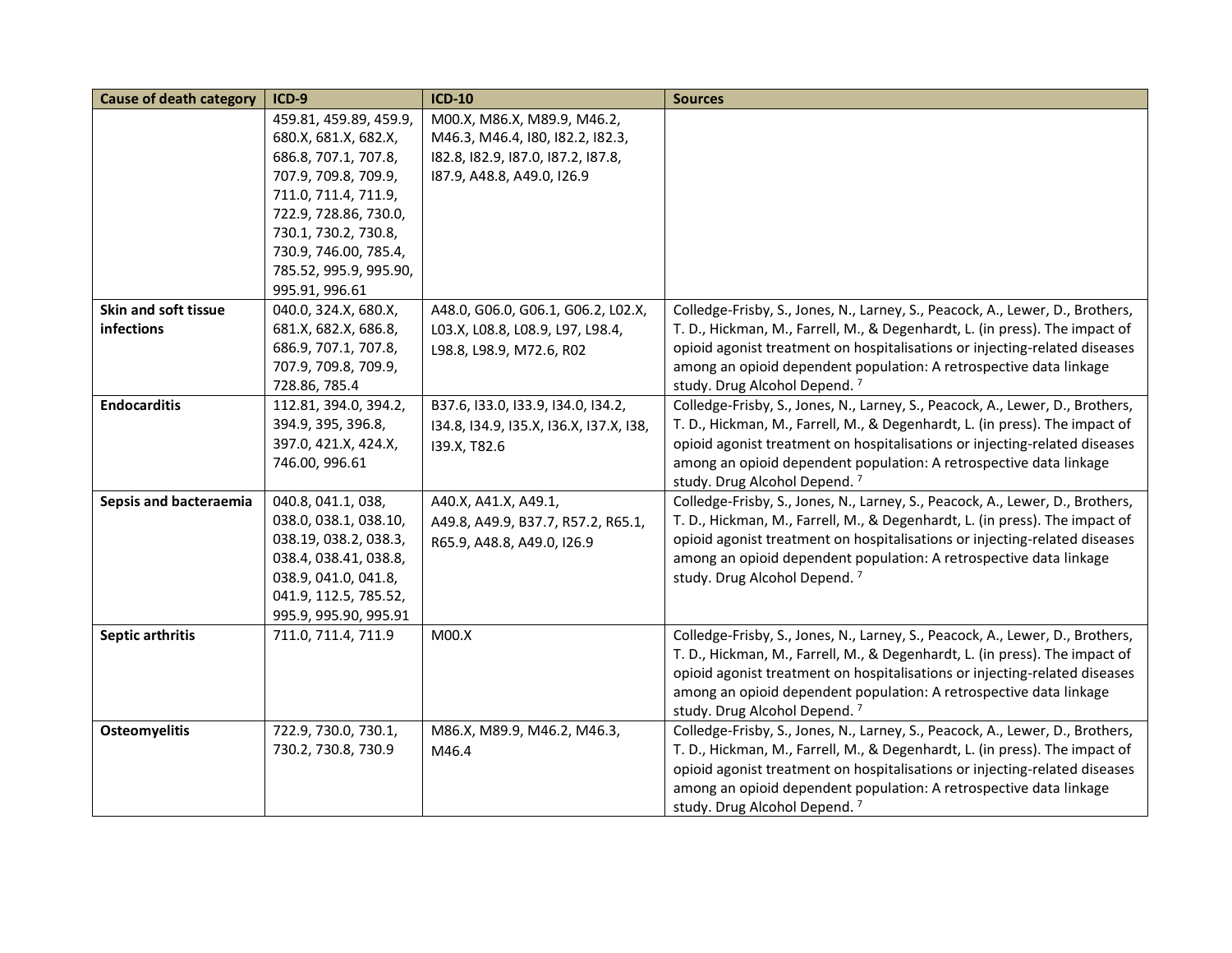| <b>Cause of death category</b> | $ICD-9$               | $ICD-10$                                | <b>Sources</b>                                                                |
|--------------------------------|-----------------------|-----------------------------------------|-------------------------------------------------------------------------------|
| <b>Venous diseases</b>         | 451, 453.2, 453.3,    | 180, 182.2, 182.3, 182.8, 182.9, 187.0, | Colledge-Frisby, S., Jones, N., Larney, S., Peacock, A., Lewer, D., Brothers, |
|                                | 453.8, 453.9, 459.1,  | 187.2.187.8.187.9                       | T. D., Hickman, M., Farrell, M., & Degenhardt, L. (in press). The impact of   |
|                                | 459.81, 459.89, 459.9 |                                         | opioid agonist treatment on hospitalisations or injecting-related diseases    |
|                                |                       |                                         | among an opioid dependent population: A retrospective data linkage            |
|                                |                       |                                         | study. Drug Alcohol Depend.                                                   |

Table Notes: <sup>1</sup> Provided by the Australian Bureau of Statistics; <sup>2</sup>Table 2 provides drug-induced death definitions by drug class and Table 3 provides drug-induced deaths definitions by intent; <sup>2</sup>No equivalent ICD-9 code for acute alcoholic pancreatitis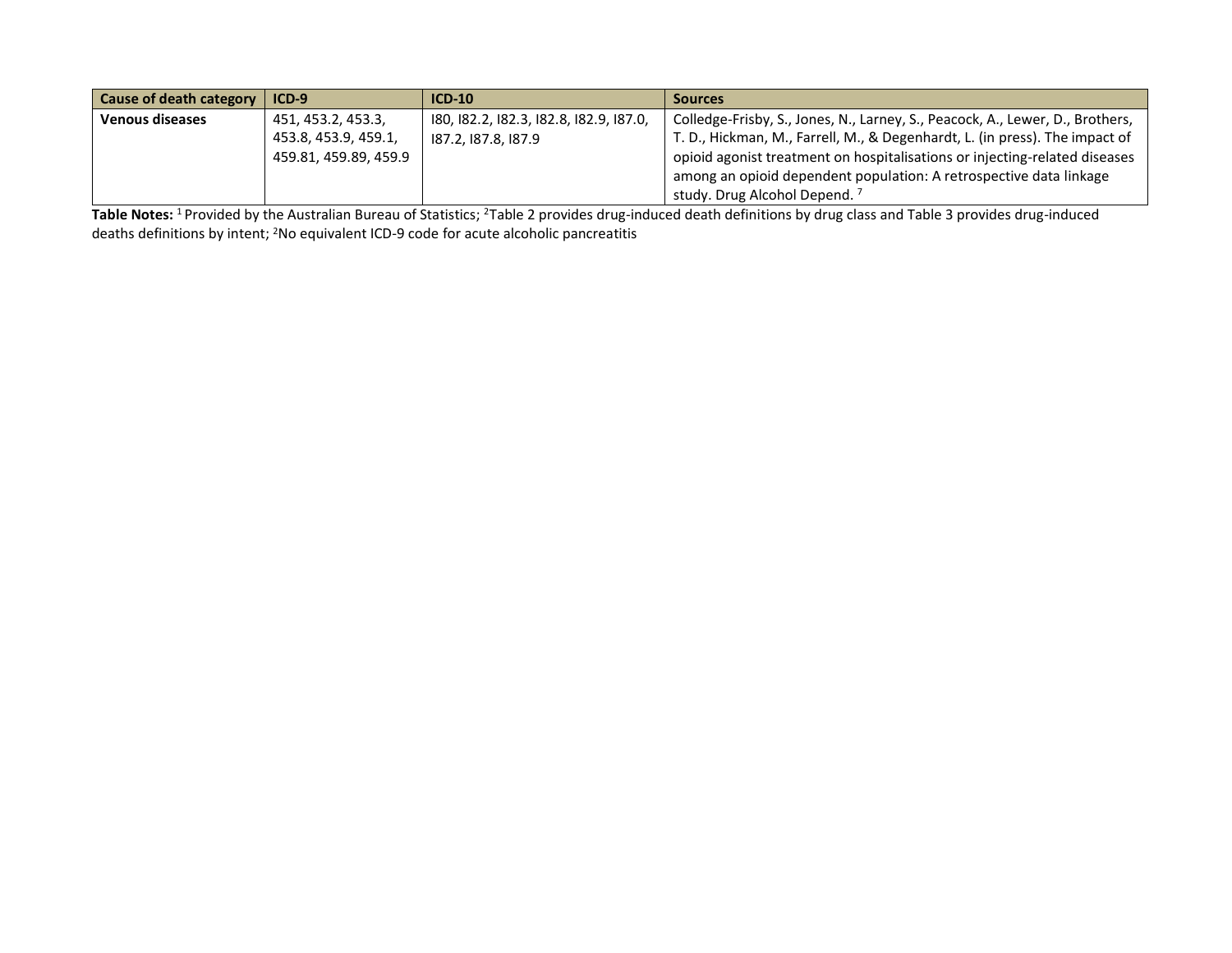| Table 2. Drug-induced deaths by drug class |  |  |
|--------------------------------------------|--|--|
|--------------------------------------------|--|--|

| <b>Drug class</b>                   | $ICD-9$                         | <b>ICD-10</b>                                 |
|-------------------------------------|---------------------------------|-----------------------------------------------|
| Antiepileptic, sedative-hypnotic,   | 304.1*, 305.4*                  | UCOD: Drug-induced death                      |
| and antiparkinsonism drugs          |                                 | MCOD: T42.0-T42.8                             |
| <b>Opioids</b>                      | 304.0*, 304.7*, 305.5*, E935.0- | UCOD: Drug-induced death                      |
|                                     | E935.2                          | MCOD: T40.0-T40.4, T40.6<br><b>OR</b>         |
|                                     |                                 | UCOD: F11                                     |
|                                     |                                 | MCOD: (any)                                   |
| Amphetamines & other stimulants     | 304.4*, 305.7*                  | UCOD: Drug-induced death                      |
|                                     |                                 | MCOD: T43.6                                   |
|                                     |                                 | <b>OR</b>                                     |
|                                     |                                 | UCOD: F15                                     |
|                                     |                                 | MCOD: (any)                                   |
| Antidepressants                     | 305.8, E939.0                   | UCOD: Drug-induced death                      |
|                                     |                                 | MCOD: T43.0-T43.2                             |
|                                     |                                 |                                               |
| Antipsychotic and neuroleptics      | E939.3                          | UCOD: Drug-induced death                      |
|                                     |                                 | MCOD: T43.3-T43.5                             |
| Non-opioid analgesic, antipyretics, |                                 |                                               |
| and antirheumatics                  | 965.1-965.9, E935.3-E935.9      | UCOD: Drug-induced death<br>MCOD: T39.0-T39.9 |
|                                     |                                 |                                               |
| Alcohol                             | 291, 303, 305.0*                | UCOD: Drug-induced death                      |
|                                     |                                 | MCOD: T51.0, T51.9                            |
|                                     |                                 |                                               |
| <b>Cannabis derivatives</b>         | 304.3*, 305.2*                  | UCOD: Drug-induced death                      |
|                                     |                                 | MCOD: T40.7                                   |
|                                     |                                 | <b>OR</b>                                     |
|                                     |                                 | UCOD: F12                                     |
|                                     |                                 | <i>MCOD:</i> (any)                            |
| Cocaine                             | 304.2*, 305.6*                  | UCOD: Drug-induced death                      |
|                                     |                                 | MCOD: T40.5                                   |
|                                     |                                 | OR                                            |
|                                     |                                 | UCOD: F14                                     |
|                                     |                                 | MCOD: (any)                                   |

**Table Notes:** UCOD, underlying/primary cause of death; *MCOD*, multiple causes of death;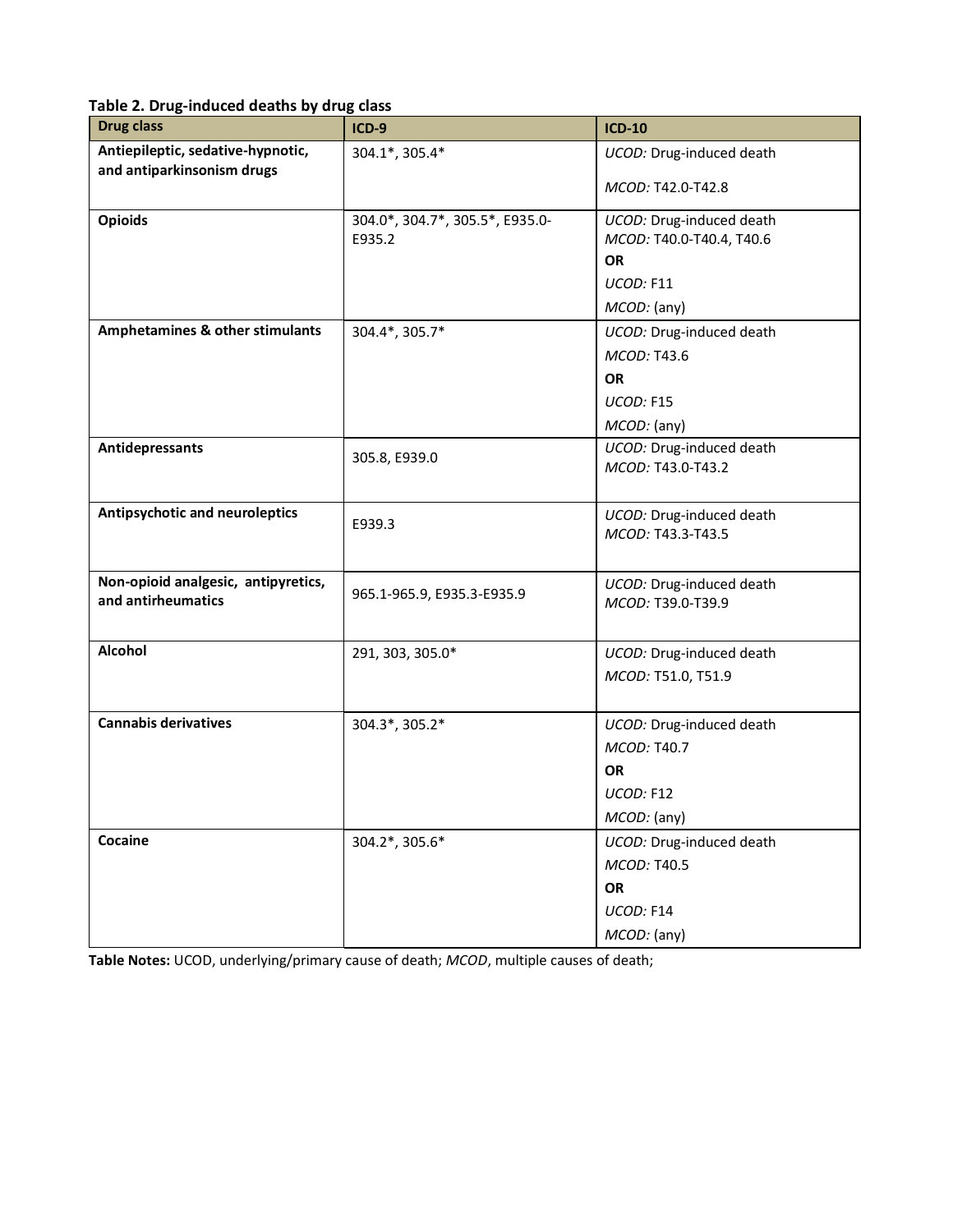## **Table 3. Drug-induced deaths by intent**

| <b>Cause of death category</b>   | $ICD-9$       | <b>ICD-10</b>                                                                            |
|----------------------------------|---------------|------------------------------------------------------------------------------------------|
| <b>Accidental drug-induced</b>   | E850-E858     | UCOD: X40-X44                                                                            |
| deaths                           |               | <b>OR</b>                                                                                |
|                                  |               | UCOD (Prior to 2013 <sup>^</sup> ):                                                      |
|                                  |               | F11.0-F11.5, F11.7-F11.9,                                                                |
|                                  |               | F12.0-F12.5, F12.7-F12.9,                                                                |
|                                  |               | F13.0-F13.5, F13.7-F13.9,                                                                |
|                                  |               | F14.0-F14.5, F14.7-F14.9,                                                                |
|                                  |               | F15.0-F15.5, F15.7-F15.9,                                                                |
|                                  |               | F16.0-F16.5, F16.7-F16.9,                                                                |
|                                  |               | F18.0-F18.5, F18.7-F18.9,                                                                |
|                                  |               | F19.0-F19.5, F19.7-F19.9,                                                                |
|                                  |               | MCOD: X40-X44                                                                            |
| <b>Accidental opioid-induced</b> | E850.0        | UCOD: X42                                                                                |
| deaths                           |               | MCOD: T40.0-T40.4 or T40.6                                                               |
|                                  |               | [Excl. if T40.6 with (T40.5, T40.8 or T40.9)]                                            |
|                                  |               | <b>OR</b>                                                                                |
|                                  |               | UCOD: X44                                                                                |
|                                  |               | MCOD: T40.0-T40.4 or T40.6                                                               |
|                                  |               | OR                                                                                       |
|                                  |               | UCOD: X40, X41, X43                                                                      |
|                                  |               | MCOD: (T40.0-T40.4 or T40.6) AND no other T-codes present                                |
|                                  |               | <b>OR</b>                                                                                |
|                                  |               | UCOD (Prior to 2013 <sup>^</sup> ):                                                      |
|                                  |               | F11.0-F11.5, F11.7-F11.9,                                                                |
|                                  |               | F12.0-F12.5, F12.7-F12.9,                                                                |
|                                  |               | F13.0-F13.5, F13.7-F13.9,                                                                |
|                                  |               | F14.0-F14.5, F14.7-F14.9,                                                                |
|                                  |               | F15.0-F15.5, F15.7-F15.9,                                                                |
|                                  |               | F16.0-F16.5, F16.7-F16.9,                                                                |
|                                  |               | F18.0-F18.5, F18.7-F18.9,                                                                |
|                                  |               | F19.0-F19.5, F19.7-F19.9,                                                                |
|                                  |               | <b>AND</b>                                                                               |
|                                  |               | { MCOD: X42 with (T40.0-T40.4 or T40.6) [Excl. if T40.6 with (T40.5,<br>T40.8 or T40.9)] |
|                                  |               | or                                                                                       |
|                                  |               | MCOD: X44 with (T40.0-T40.4 or T40.6)                                                    |
|                                  |               | or                                                                                       |
|                                  |               | MCOD: X40, X41, X43 with (T40.0-T40.4 or T40.6) AND no other T-<br>codes present }       |
| <b>Intentional drug-induced</b>  | E950.0-E950.5 | UCOD: X60-X64                                                                            |
| deaths                           |               | <b>OR</b>                                                                                |
|                                  |               | UCOD (Prior to 2013 <sup>^</sup> ):                                                      |
|                                  |               | F11.0-F11.5, F11.7-F11.9,                                                                |
|                                  |               | F12.0-F12.5, F12.7-F12.9,                                                                |
|                                  |               | F13.0-F13.5, F13.7-F13.9,                                                                |
|                                  |               | F14.0-F14.5, F14.7-F14.9,                                                                |
|                                  |               | F15.0-F15.5, F15.7-F15.9,                                                                |
|                                  |               | F16.0-F16.5, F16.7-F16.9,                                                                |
|                                  |               | F18.0-F18.5, F18.7-F18.9,                                                                |
|                                  |               | F19.0-F19.5, F19.7-F19.9,                                                                |
|                                  |               | MCOD: X60-X64}                                                                           |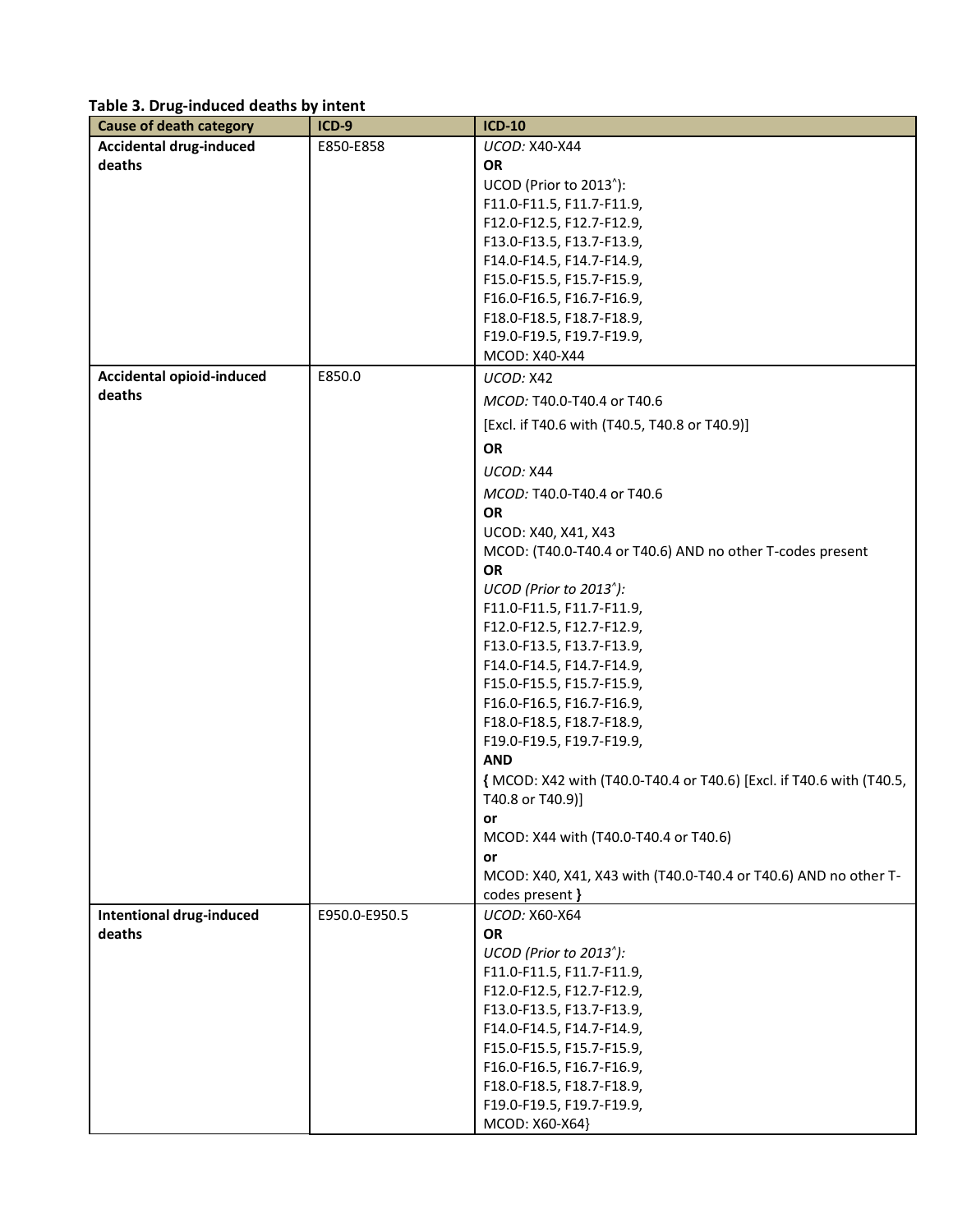| <b>Intentional opioid-induced</b>          | No corresponding  | UCOD: X62                                                                         |
|--------------------------------------------|-------------------|-----------------------------------------------------------------------------------|
| deaths                                     | code <sup>1</sup> | MCOD: T40.0-T40.4 or T40.6                                                        |
|                                            |                   | [Excl. if T40.6 with (T40.5, T40.8 or T40.9)]                                     |
|                                            |                   | <b>OR</b>                                                                         |
|                                            |                   | UCOD: X64                                                                         |
|                                            |                   | MCOD: T40.0-T40.4 or T40.6                                                        |
|                                            |                   | <b>OR</b>                                                                         |
|                                            |                   | UCOD: X60, X61, X63                                                               |
|                                            |                   | MCOD: (T40.0-T40.4 or T40.6) AND no other T-codes present                         |
|                                            |                   | <b>OR</b>                                                                         |
|                                            |                   | (Prior to 2013)                                                                   |
|                                            |                   | UCOD:                                                                             |
|                                            |                   | F11.0-F11.5, F11.7-F11.9,<br>F12.0-F12.5, F12.7-F12.9,                            |
|                                            |                   | F13.0-F13.5, F13.7-F13.9,                                                         |
|                                            |                   | F14.0-F14.5, F14.7-F14.9,                                                         |
|                                            |                   | F15.0-F15.5, F15.7-F15.9,                                                         |
|                                            |                   | F16.0-F16.5, F16.7-F16.9,                                                         |
|                                            |                   | F18.0-F18.5, F18.7-F18.9,                                                         |
|                                            |                   | F19.0-F19.5, F19.7-F19.9,                                                         |
|                                            |                   | <b>AND</b><br>{MCOD: X42 with (T40.0-T40.4 or T40.6) [Excl. if T40.6 with (T40.5, |
|                                            |                   | T40.8 or T40.9)]                                                                  |
|                                            |                   | or                                                                                |
|                                            |                   | MCOD: X44 with (T40.0-T40.4 or T40.6)                                             |
|                                            |                   | or                                                                                |
|                                            |                   | MCOD: X40, X41, X43 with (T40.0-T40.4 or T40.6) AND no other T-                   |
|                                            |                   | codes present}                                                                    |
| <b>Undetermined drug-induced</b><br>deaths | E980.0-E980.5     | UCOD: Y10-Y14<br><b>OR</b>                                                        |
|                                            |                   | (Prior to 2013 <sup>^</sup> )                                                     |
|                                            |                   | UCOD:                                                                             |
|                                            |                   | F11.0-F11.5, F11.7-F11.9,                                                         |
|                                            |                   | F12.0-F12.5, F12.7-F12.9,                                                         |
|                                            |                   | F13.0-F13.5, F13.7-F13.9,                                                         |
|                                            |                   | F14.0-F14.5, F14.7-F14.9,                                                         |
|                                            |                   | F15.0-F15.5, F15.7-F15.9,                                                         |
|                                            |                   | F16.0-F16.5, F16.7-F16.9,<br>F18.0-F18.5, F18.7-F18.9,                            |
|                                            |                   | F19.0-F19.5, F19.7-F19.9,                                                         |
|                                            |                   | MCOD: Y10-Y14                                                                     |
| Undetermined opioid-induced                | No corresponding  | UCOD: Y12                                                                         |
| deaths                                     | code <sup>1</sup> | MCOD: T40.0-T40.4 or T40.6                                                        |
|                                            |                   | [Excl. if T40.6 with (T40.5, T40.8 or T40.9)]                                     |
|                                            |                   | <b>OR</b>                                                                         |
|                                            |                   | UCOD: Y14                                                                         |
|                                            |                   | MCOD: T40.0-T40.4 or T40.6                                                        |
|                                            |                   | OR                                                                                |
|                                            |                   | UCOD: Y10, Y11, Y13                                                               |
|                                            |                   | MCOD: (T40.0-T40.4 or T40.6) AND no other T-codes present                         |
|                                            |                   | OR                                                                                |
|                                            |                   |                                                                                   |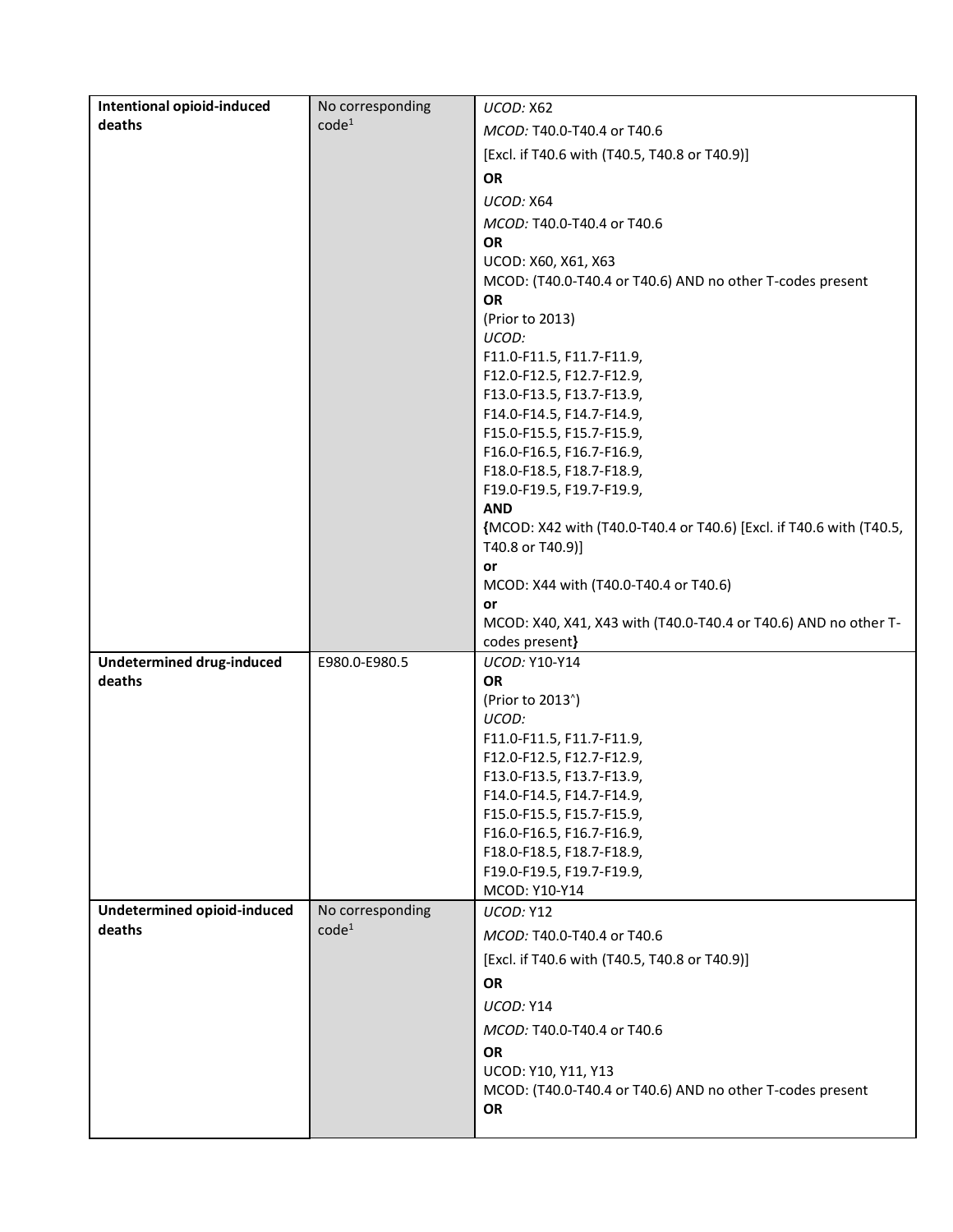| $UCOD:$ (Prior to 2013 $^{\prime}$ ):                                |
|----------------------------------------------------------------------|
| F11.0-F11.5, F11.7-F11.9,                                            |
| F12.0-F12.5, F12.7-F12.9,                                            |
| F13.0-F13.5, F13.7-F13.9,                                            |
| F14.0-F14.5, F14.7-F14.9,                                            |
| F15.0-F15.5, F15.7-F15.9,                                            |
| F16.0-F16.5, F16.7-F16.9,                                            |
| F18.0-F18.5, F18.7-F18.9,                                            |
| F19.0-F19.5, F19.7-F19.9,                                            |
| <b>AND</b>                                                           |
| { MCOD: Y12 with (T40.0-T40.4 or T40.6) [Excl. if T40.6 with (T40.5, |
| T40.8 or T40.9)]                                                     |
| <b>or</b>                                                            |
| MCOD: Y14 with (T40.0-T40.4 or T40.6)                                |
| <b>or</b>                                                            |
| MCOD: Y10, Y11, Y13 with (T40.0-T40.4 or T40.6) AND no other T-      |
| codes present }                                                      |

**Table Notes:** UCOD, underlying/primary cause of death; MCOD, multiple causes of death;

<sup>1</sup>No ICD-9 codes directly match ICD-10 undetermined and intentional opioid deaths. However, since ICD-9 has no contributing cause categories, all ICD-9 opioid-related deaths are technically undetermined, including 304.0\*, 304.7\*, and 305.5\*. Researchers may consider defining all ICD-9 non-accidental opioid-related deaths as undetermined (incl. intentional) but should be reported separately from deaths coded **using** ICD-10 in this category.

^ Prior to the 2013 reference year, the 2006 version of the ICD-10 was the most recent version used for coding deaths, with the exception of two updates after 2006. The first update was in 2007 related to the use of mental and behavioural disorders due to psychoactive substance use, acute intoxication (F10.0, F11.0....F19.0) as an underlying cause of death. If the acute intoxication initiated the train of morbid events, it is now assigned an external accidental poisoning code (X40-X49) corresponding to the type of drug used. For example, if the death had been due to alcohol intoxication, the underlying cause before the update was F10.0, and after the update the underlying cause is X45, with poisoning code T51.9.